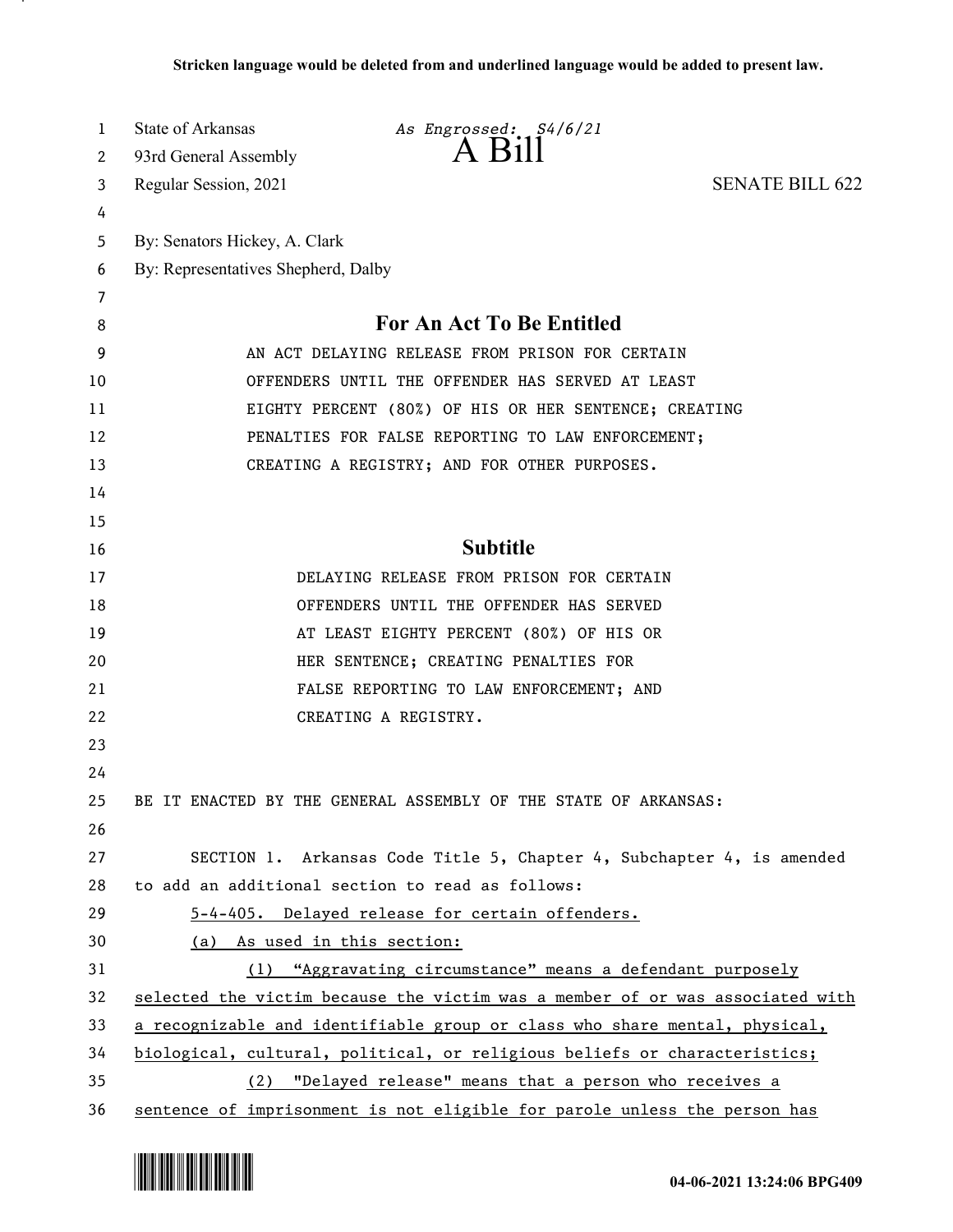served at least eighty percent (80%) of his or her sentence; (3) "Purposely selected the victim" does not mean that a defendant's mere abstract belief or expression was hostile or contrary to the victim's being a member of or was associated with a recognizable and identifiable group or class who share mental, physical, biological, cultural, political, or religious beliefs or characteristics; and (4) "Serious felony involving violence" means: 8 (A) Murder in the first degree, § 5-10-102; (B) Murder in the second degree, § 5-10-103; (C) Battery in the first degree, § 5-13-201; (D) Aggravated assault, § 5-13-204; (E) Terroristic threatening, § 5-13-301, if a felony offense; (F) Terroristic act, § 5-13-310; (G) Arson, § 5-38-301; (H) Unlawful discharge of a firearm from a vehicle, § 5- 74-107; and (I) An attempt, a solicitation, or a conspiracy to commit an offense listed in this subdivision (a)(4) if the attempt, solicitation, or conspiracy itself is a felony. (b)(1)(A) A person who commits a serious felony involving violence is subject to delayed release if the state proves beyond a reasonable doubt that 23 the person committed a serious felony involving violence under an aggravating circumstance. (B) In order to seek delayed release under this section, the state shall set out the allegation in the indictment, in the information, or in a separate filing. (2) If the finder of fact is the circuit court, the state may present evidence of an aggravating circumstance during its case-in-chief, and if the circuit court finds the person guilty and sentences the person to a term of imprisonment, the circuit court shall make the determination as to whether the state proved beyond a reasonable doubt that the person committed a serious felony involving violence under an aggravating circumstance and sentence the person accordingly. (3)(A) If the finder of fact is a jury, the jury shall first hear all evidence relevant to the serious felony involving violence with

04-06-2021 13:24:06 BPG409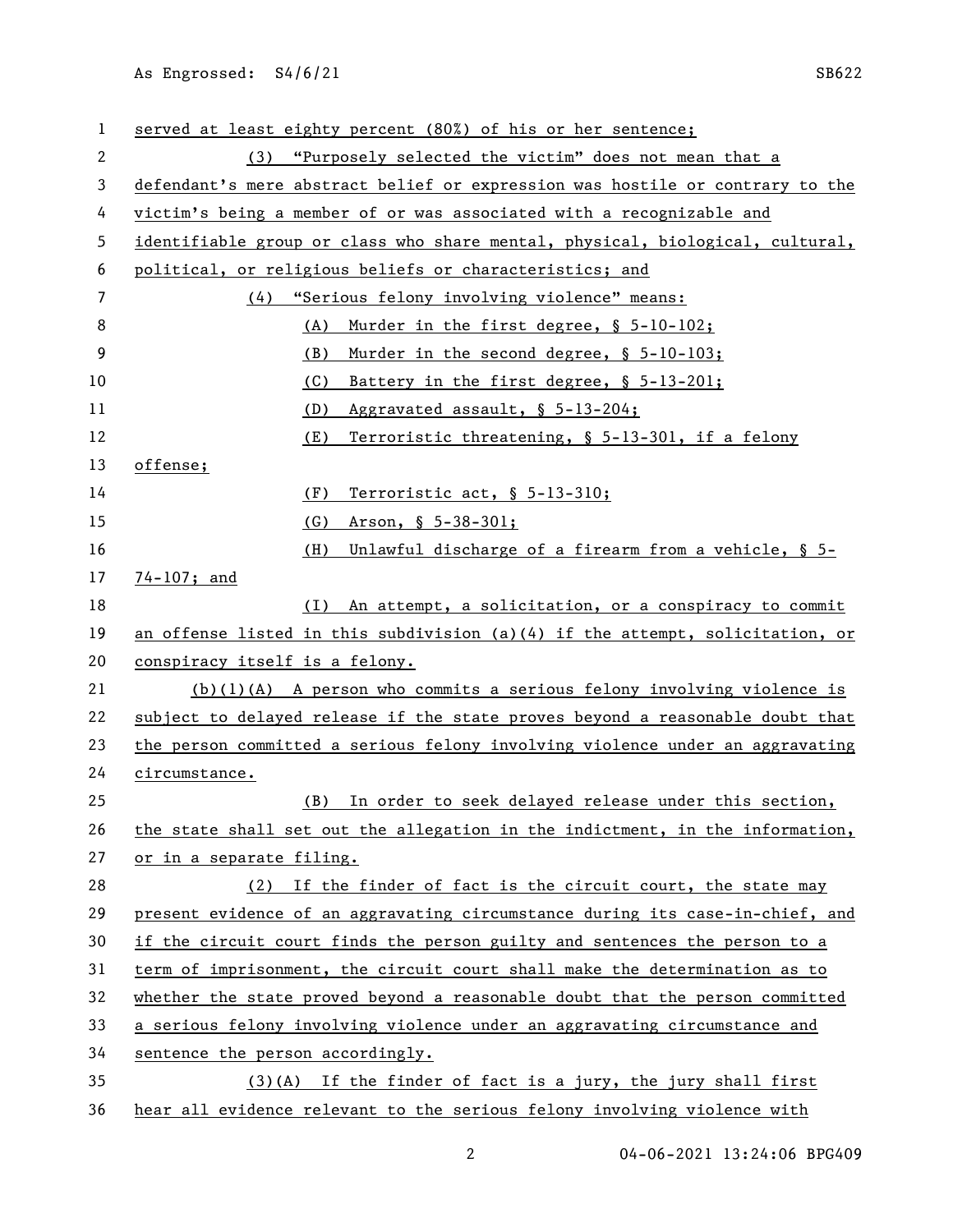| 1              | which the person is charged and shall retire to reach a verdict of guilt or  |  |  |
|----------------|------------------------------------------------------------------------------|--|--|
| 2              | innocence on the charge.                                                     |  |  |
| 3              | If the person is found guilty of the serious felony<br>(B)                   |  |  |
| 4              | involving violence, the circuit court shall then instruct the jury that the  |  |  |
| 5              | state seeks a sentence of imprisonment that would provide for delayed        |  |  |
| 6              | release.                                                                     |  |  |
| $\overline{7}$ | The state may then offer additional evidence and<br>(C)                      |  |  |
| 8              | argument that one (1) or more aggravating circumstances existed, which the   |  |  |
| 9              | person may rebut with his or her own evidence and argument.                  |  |  |
| 10             | The jury shall retire again and then determine a<br>(D)                      |  |  |
| 11             | sentence and, if the sentence includes a term of imprisonment, a finding as  |  |  |
| 12             | to whether the person is subject to delayed release.                         |  |  |
| 13             | (c)<br>This section does not:                                                |  |  |
| 14             | (1) Interfere with the exercise of rights protected by the                   |  |  |
| 15             | United States Constitution or the Arkansas Constitution, including without   |  |  |
| 16             | limitation the right of clergy to express religious beliefs during a         |  |  |
| 17             | religious service or ceremony;                                               |  |  |
| 18             | (2) Serve as a basis to create a protected classification or                 |  |  |
| 19             | prohibit discrimination under the Intrastate Commerce Improvement Act, § 14- |  |  |
| 20             | $1-401$ et seq.;                                                             |  |  |
| 21             | Expand or contract the protections afforded by the Arkansas<br>(3)           |  |  |
| 22             | Civil Rights Act of 1993, § 16-123-101 et seq.                               |  |  |
| 23             | (d) This section shall not be altered, broadened, or narrowed through        |  |  |
| 24             | federal or state executive action.                                           |  |  |
| 25             |                                                                              |  |  |
| 26             | SECTION 2. Arkansas Code § 5-53-131 is amended to read as follows:           |  |  |
| 27             | 5-53-131. Frivolous, groundless, or malicious prosecutions.                  |  |  |
| 28             | Any officer or any person who knowingly brings or aids and<br>(a)            |  |  |
| 29             | encourages another person to bring a frivolous, groundless, or malicious     |  |  |
| 30             | prosecution upon conviction is guilty of a Class A misdemeanor.              |  |  |
| 31             | (b) Any officer or any person who knowingly brings or aids or                |  |  |
| 32             | encourages another person to bring a frivolous, groundless, or malicious     |  |  |
| 33             | prosecution seeking to subject a person to delayed release under § 5-4-405   |  |  |
| 34             | upon conviction is guilty of a Class C felony.                               |  |  |
| 35             |                                                                              |  |  |
| 36             | SECTION 3. Arkansas Code § 5-54-122 is amended to read as follows:           |  |  |

3 04-06-2021 13:24:06 BPG409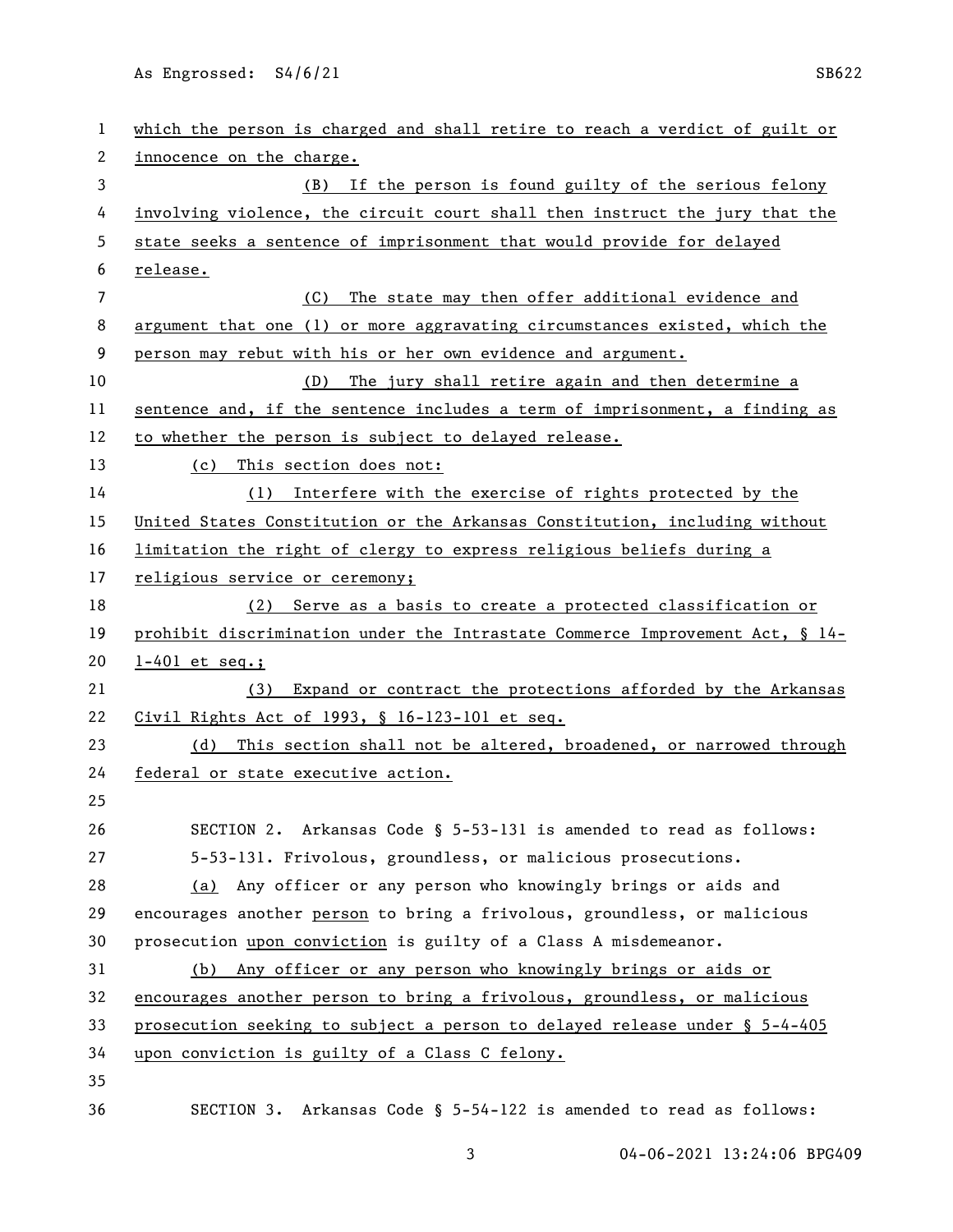5-54-122. Filing false report with law enforcement agency. (a) As used in this section, "report" means any communication, either written or oral, sworn or unsworn. (b) A person commits the offense of filing a false report if he or she files a report with any law enforcement agency or prosecuting attorney's office of any alleged criminal wrongdoing on the part of another person knowing that the report is false. (c)(1) Filing a false report is a Class D felony if: (A) The alleged criminal wrongdoing is a capital offense, Class Y felony, Class A felony, or Class B felony; (B) The law enforcement agency or prosecuting attorney's office to whom the false report is made has expended in excess of five hundred dollars (\$500) in order to investigate the false report, including the costs of labor; (C) Physical injury results to any person as a result of the false report; (D) The false report is made in an effort by the person 18 filing the false report to conceal his or her own criminal activity;  $\Theta$ ff (E) The false report results in another person being arrested; or (F) The false report alleges another person purposely selected the victim of a crime because the victim was a member of or was associated with a recognizable and identifiable group or class who share mental, physical, biological, cultural, political, or religious beliefs or characteristics, for the purpose of delayed release under § 5-4-405. (2) Otherwise, filing a false report is a Class A misdemeanor. SECTION 4. Arkansas Code Title 12, Chapter 12, Subchapter 2, is amended to add an additional section to read as follows: 12-12-220. Registry of certain sentencing orders. (a) The Arkansas Crime Information Center shall maintain a registry of all sentencing orders that include delayed release under § 5-4-405. (b) Upon the entry of a sentencing order requiring delayed release under § 5-4-405, a prosecuting attorney shall furnish a copy to the center in a manner prescribed by the Supervisory Board for the Arkansas Crime Information Center.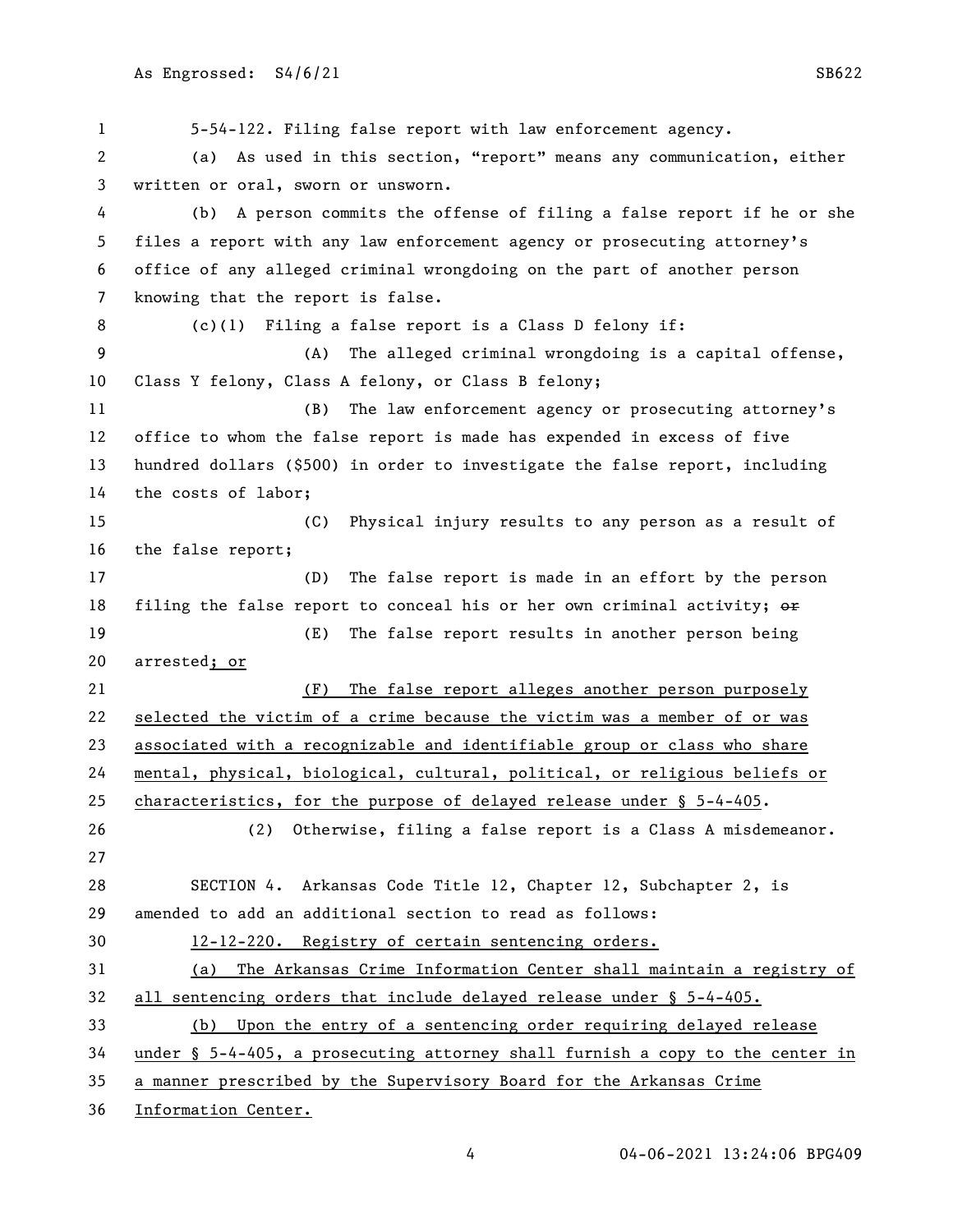04-06-2021 13:24:06 BPG409 (c) Data collected under this section shall be disseminated upon request to a federal, state, or local law enforcement agency, a political subdivision of the state, a state agency, the Bureau of Legislative Research, or the Attorney General. *SECTION 5. Arkansas Code § 16-93-612, concerning the date when a felony offense was committed and which parole eligibility statutes apply, is amended to add an additional subsection to read as follows: (g) Notwithstanding any law allowing the award of meritorious good time or any other law to the contrary, if the felony is an offense that is subject to delayed release under § 5-4-405 and was committed on or after the effective date of this act, the person shall not be eligible for parole or community correction transfer until the person serves a minimum of eighty percent (80%) of the term of imprisonment to which the person is sentenced.* SECTION 6. Arkansas Code § 16-93-613 is amended to read as follows: 16-93-613. Parole eligibility — Class Y, Class A, or Class B felonies. (a) A Except for those persons subject to delayed release under § 5-4- 405, a person who commits a Class Y felony, Class A felony, or Class B felony, except those drug offenses addressed in § 16-93-618 or those Class Y felonies addressed in § 16-93-614 or § 16-93-618, and who shall be convicted and incarcerated for that felony, shall be eligible for release on parole as follows: (1) An inmate under sentence of death or life imprisonment without parole is not eligible for release on parole but may be pardoned or 26 have his or her sentence commuted by the Governor $_{\rm T}$  as provided by law; and (2)(A) An inmate sentenced to life imprisonment is not eligible for release on parole unless the sentence is commuted to a term of years by executive clemency. (B) Upon commutation, the inmate is eligible for release on parole as provided in this subchapter. (b) For parole eligibility purposes, consecutive sentences by one (1) or more courts or for one (1) or more counts are to be considered as a single commitment reflecting the cumulative sentence to be served. (c) Except as provided for under § 16-93-621, for an offense committed before, on, or after March 20, 2017, a person who was a minor at the time of